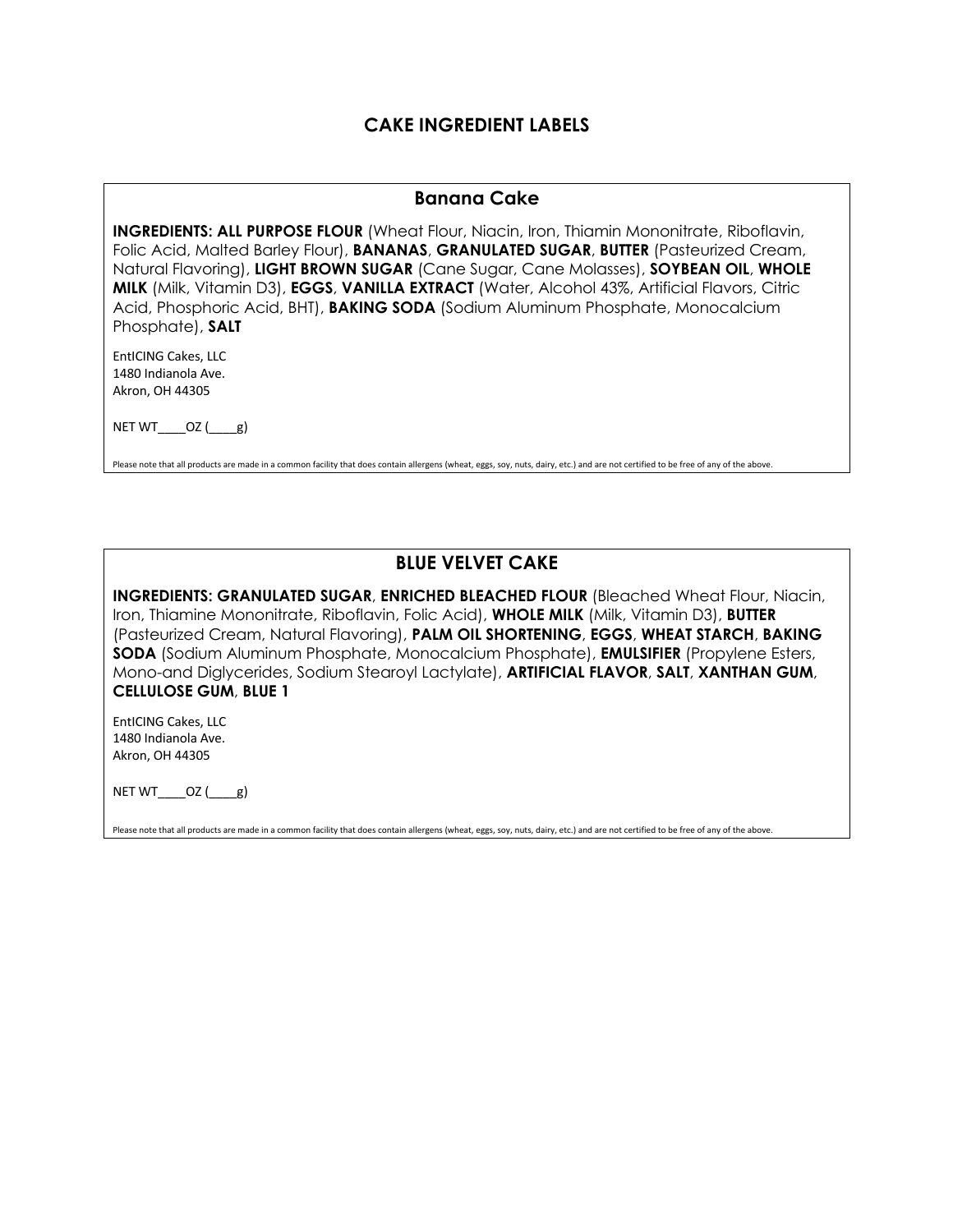#### **CARAMEL CAKE**

**INGREDIENTS: ALL PURPOSE FLOUR** (Wheat Flour, Niacin, Iron, Thiamin Mononitrate, Riboflavin, Folic Acid, Malted Barley Flour), **LIGHT BROWN SUGAR** (Cane Sugar, Cane Molasses), **WHOLE MILK**  (Milk, Vitamin D3), **BUTTER** (Pasteurized Cream, Natural Flavoring), **GRANULATED SUGAR**, **EGGS**, **BAKING POWDER** (Corn Starch, Sodium Bicarbonate, Sodium Aluminum Sulfate, Monocalcium Phosphate), **VANILLA EXTRACT** (Water, Alcohol 43%, Artificial Flavors, Citric Acid, Phosphoric Acid, BHT), **SALT**

EntICING Cakes, LLC 1480 Indianola Ave. Akron, OH 44305

NET WT $OZ$  ( $g$ )

Please note that all products are made in a common facility that does contain allergens (wheat, eggs, soy, nuts, dairy, etc.) and are not certified to be free of any of the above

# **CARROT CAKE**

**INGREDIENTS: ALL PURPOSE FLOUR** (Wheat Flour, Niacin, Iron, Thiamin Mononitrate, Riboflavin, Folic Acid, Malted Barley Flour), **LIGHT BROWN SUGAR** (Cane Sugar, Cane Molasses), **WHOLE MILK**  (Milk, Vitamin D3), **BUTTER** (Pasteurized Cream, Natural Flavoring), **GRANULATED SUGAR**, **EGGS**, **BAKING POWDER** (Corn Starch, Sodium Bicarbonate, Sodium Aluminum Sulfate, Monocalcium Phosphate), **VANILLA EXTRACT** (Water, Alcohol 43%, Artificial Flavors, Citric Acid, Phosphoric Acid, BHT), **SALT**

EntICING Cakes, LLC 1480 Indianola Ave. Akron, OH 44305

NET WT $OZ$  ( $g$ )

Please note that all products are made in a common facility that does contain allergens (wheat, eggs, soy, nuts, dairy, etc.) and are not certified to be free of any of the above.

# **CHOCOLATE CAKE**

**INGREDIENTS: GRANULATED SUGAR**, **ALL PURPOSE FLOUR** (Wheat Flour, Niacin, Iron, Thiamin Mononitrate, Riboflavin, Folic Acid, Malted Barley Flour), **COFFEE**, **WHOLE MILK** (Milk, Vitamin D3), **COCOA POWDER**, **SOYBEAN OIL**, **EGGS**, **VANILLA EXTRACT** (Water, Alcohol 43%, Artificial Flavors, Citric Acid, Phosphoric Acid, BHT), **BAKING SODA** (Sodium Aluminum Phosphate, Monocalcium Phosphate), **BAKING POWDER** (Corn Starch, Sodium Bicarbonate, Sodium Aluminum Sulfate, Monocalcium Phosphate), **SALT**

EntICING Cakes, LLC 1480 Indianola Ave. Akron, OH 44305

NET WT $OZ$  ( $g$ )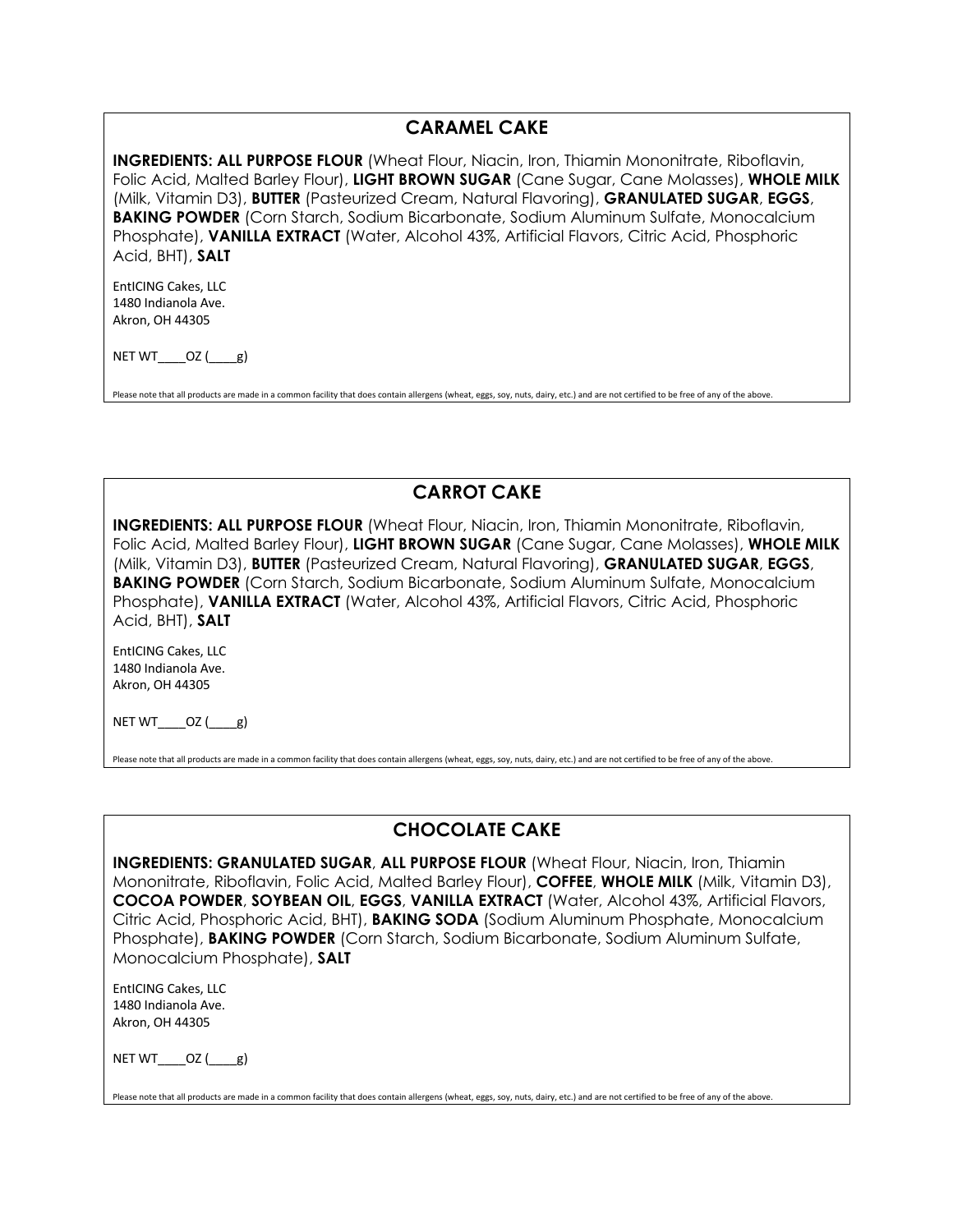#### **CHOCOLATE PEPPERMINT CAKE**

**INGREDIENTS: GRANULATED SUGAR, ALL PURPOSE FLOUR (Wheat Flour, Niacin, Iron, Thiamin** Mononitrate, Riboflavin, Folic Acid, Malted Barley Flour), **COFFEE**, **WHOLE MILK** (Milk, Vitamin D3), **COCOA POWDER**, **SOYBEAN OIL**, **EGGS**, **PEPPERMINT EXTRACT** (Alcohol (89%), Oil of Peppermint), **BAKING SODA** (Sodium Aluminum Phosphate, Monocalcium Phosphate), **BAKING POWDER** (Corn Starch, Sodium Bicarbonate, Sodium Aluminum Sulfate, Monocalcium Phosphate), **SALT**

EntICING Cakes, LLC 1480 Indianola Ave. Akron, OH 44305

NET WT $OZ$  ( $g$ )

Please note that all products are made in a common facility that does contain allergens (wheat, eggs, soy, nuts, dairy, etc.) and are not certified to be free of any of the above.

# **CINNAMON CAKE**

**INGREDIENTS: GRANULATED SUGAR**, **ENRICHED BLEACHED FLOUR** (Bleached Wheat Flour, Niacin, Iron, Thiamine Mononitrate, Riboflavin, Folic Acid, **SOYBEAN OIL**, **BUTTER** (Pasteurized Cream, Natural Flavoring), **WHOLE MILK** (Milk, Vitamin D3), **BAKING SODA** (Sodium Aluminum Phosphate, Monocalcium Phosphate), **CINNAMON**, **EGG**, **DEXTROSE**, **TRICALCIUM PHOSPHATE DATEM**, **CORNSTARCH**, **SALT**

EntICING Cakes, LLC 1480 Indianola Ave. Akron, OH 44305

NET  $WT$   $OZ$  ( $g$ )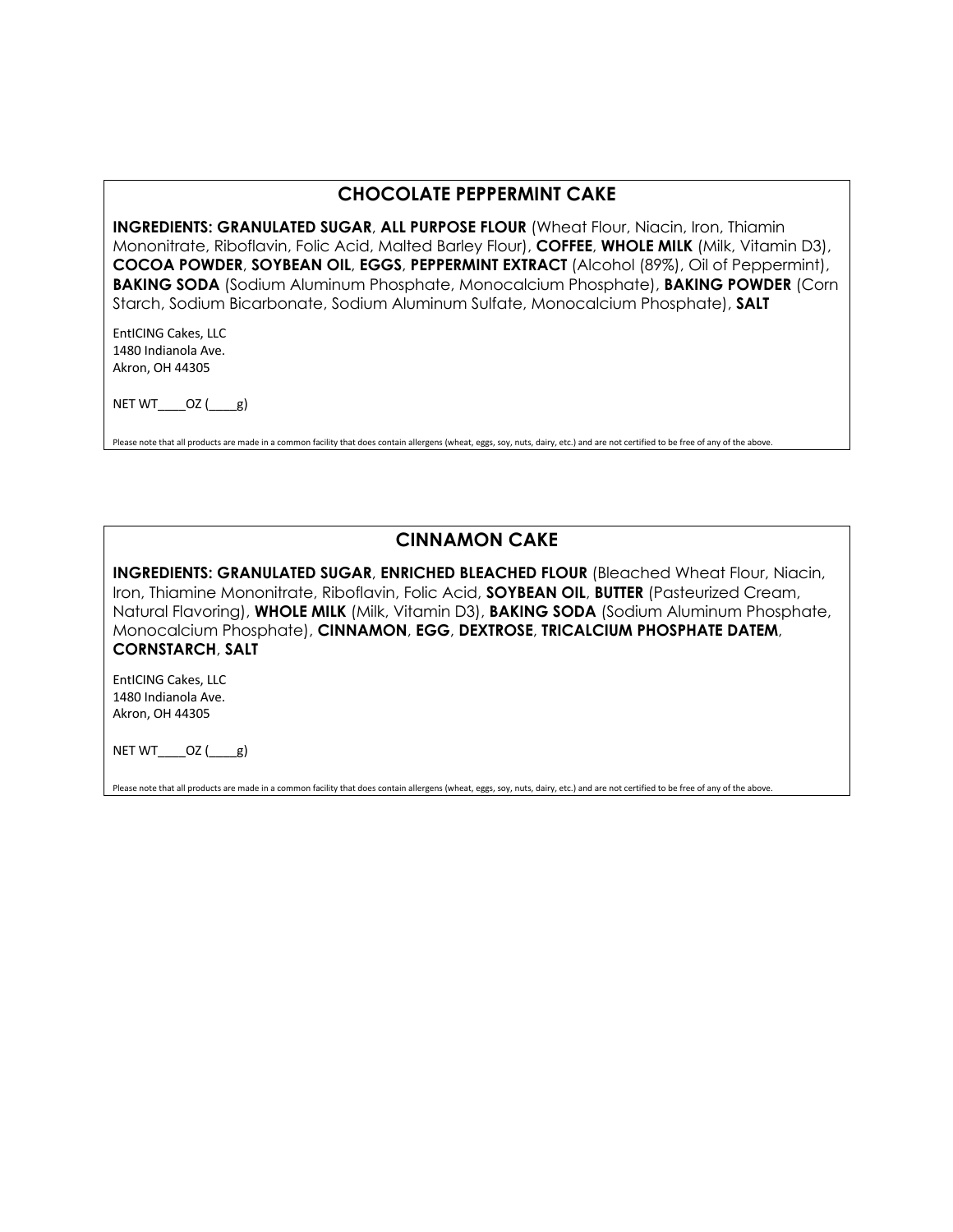### **COFFEE CAKE**

**INGREDIENTS: ALL PURPOSE FLOUR** (Wheat Flour, Niacin, Iron, Thiamin Mononitrate, Riboflavin, Folic Acid, Malted Barley Flour), **GRANULATED SUGAR**, **SOYBEAN OIL**, **SOUR CREAM** (Grade A Cultured Cream), **EGGS**, **COFFEE**, **BAKING POWDER** (Corn Starch, Sodium Bicarbonate, Sodium Aluminum Sulfate, Monocalcium Phosphate), **BAKING SODA** (Sodium Aluminum Phosphate, Monocalcium Phosphate), **VANILLA EXTRACT** (Water, Alcohol 43%, Artificial Flavors, Citric Acid, Phosphoric Acid, BHT)

EntICING Cakes, LLC 1480 Indianola Ave. Akron, OH 44305

NET WT $OZ$  ( $g$ )

Please note that all products are made in a common facility that does contain allergens (wheat, eggs, soy, nuts, dairy, etc.) and are not certified to be free of any of the above

### **CONFETTI CAKE**

**INGREDIENTS: ENRICHED BLEACHED FLOUR** (Bleached Wheat Flour, Niacin, Iron, Thiamine Mononitrate, Riboflavin, Folic Acid), **WHOLE MILK** (Milk, Vitamin D3), **BUTTER** (Pasteurized Cream, Natural Flavoring), **VEGETABLE SHORTENING** (Soybean Oil, Cottonseed Oil), **EGG WHITES**, **EMULSIFIER** (Propylene Glycol Monoesters, Mono-and Diglycerides, Soy Lecithin), **DEXTROSE**, **BAKING SODA** (Sodium Aluminum Phosphate, Monocalcium Phosphate), **CORN STARCH**, **SALT**, **CELLULOSE GUM**, **GUAR GUM**, **VANILLA EXTRACT** (Water, Alcohol 43%, Artificial Flavors, Citric Acid, Phosphoric Acid, BHT), **RAINBOW SPRINKLES** (Sugar, Cornstarch, Palm Oil, Palm Kernel Oil, Dextrin, Soya Lecithin, FD&C Yellow 5 Lake, FD&C Yellow 6 Lake, FD&C Blue 1 Lake, FD&C Red 40 Lake, Confectioner's Glaze, Natural and Artificial Flavor, Carnauba Wax)

EntICING Cakes, LLC 1480 Indianola Ave. Akron, OH 44305

NET WT $OZ$  ( $g$ )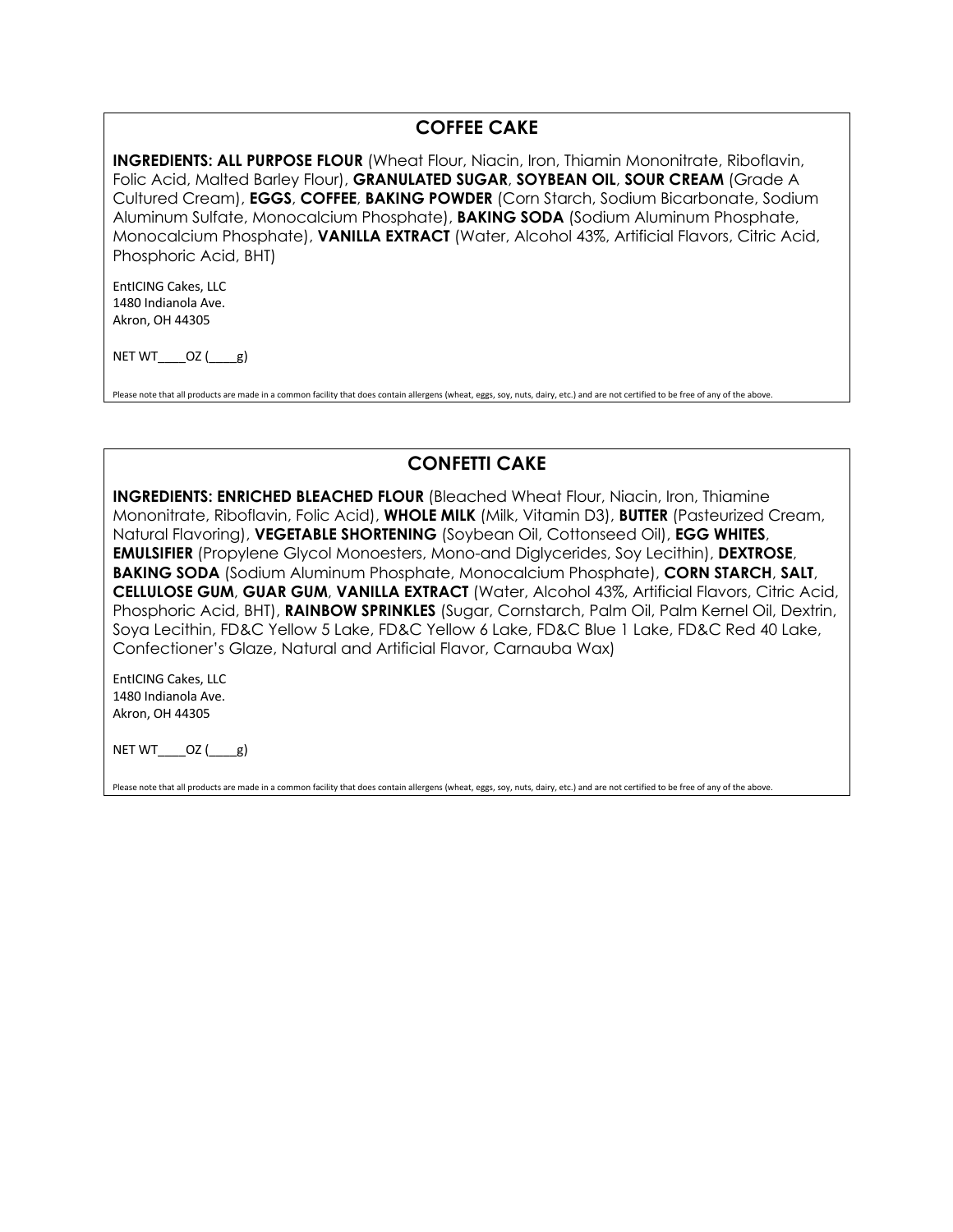#### **GREEN VELVET CAKE**

**INGREDIENTS: GRANULATED SUGAR**, **ENRICHED BLEACHED FLOUR** (Bleached Wheat Flour, Niacin, Iron, Thiamine Mononitrate, Riboflavin, Folic Acid), **BUTTER** (Pasteurized Cream, Natural Flavoring), **PALM OIL SHORTENING**, **COCOA POWDER PROCESSED WITH ALKALI**, **WHOLE MILK** (Milk, Vitamin D3), **BUTTER** (Pasteurized Cream, Natural Flavoring), **EGGS**, **WHEAT STARCH**, **BAKING SODA** (Sodium Aluminum Phosphate, Monocalcium Phosphate), **EMULSIFIER** (Propylene Esters, Monoand Diglycerides, Sodium Stearoyl Lactylate), **DEXTROSE**, **XANTHAN GUM**, **CELLULOSE GUM**, **GREEN FOOD COLORING** (Corn Syrup, Glycerin, Sugar, Water, FD&C Yellow #6, FD&C Yellow #5, FD&C Blue #1, Modified Food Starch, Agar, Potassium Sorbate, Citric Acid, Sodium Citrate), **SALT**

EntICING Cakes, LLC 1480 Indianola Ave. Akron, OH 44305

NET  $WT$   $OZ$  ( $g$ )

Please note that all products are made in a common facility that does contain allergens (wheat, eggs, soy, nuts, dairy, etc.) and are not certified to be free of any of the above.

# **LEMON CAKE**

**INGREDIENTS: ALL PURPOSE FLOUR** (Wheat Flour, Niacin, Iron, Thiamin Mononitrate, Riboflavin, Folic Acid, Malted Barley Flour), **SUGAR**, **BUTTER** (Pasteurized Cream, Natural Flavoring), **WHOLE MILK** (Milk, Vitamin D3), **EGGS**, **LEMON JUICE** (Water, Concentrated Lemon Juice, Sodium Benzoate, Sodium Metabisulfite, Sodium Sulfite, Lemon Oil), **SOYBEAN OIL**, **LEMON ZEST**, **LEMON EXTRACT** (Alcohol 83%, Water, Oil of Lemon), **CORNSTARCH**, **BAKING POWDER** (Corn Starch, Sodium Bicarbonate, Sodium Aluminum Sulfate, Monocalcium Phosphate), **BAKING SODA** (Sodium Aluminum Phosphate, Monocalcium Phosphate), **SALT**

EntICING Cakes, LLC 1480 Indianola Ave. Akron, OH 44305

NET WT $OZ$  ( $g$ )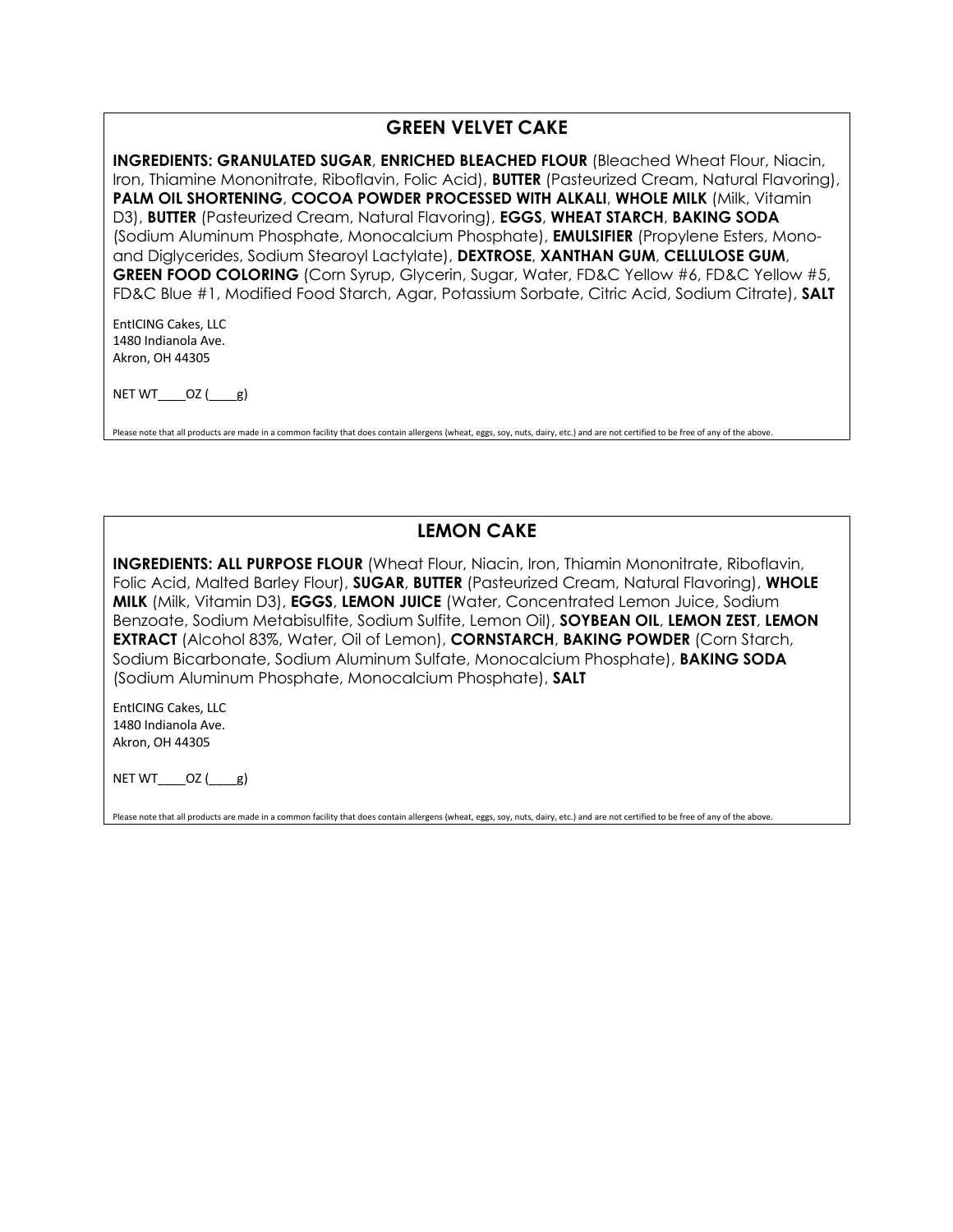### **PINEAPPLE CAKE**

**INGREDIENTS: ENRICHED BLEACHED FLOUR** (Bleached Wheat Flour, Niacin, Iron, Thiamine Mononitrate, Riboflavin, Folic Acid), **PINEAPPLE**, **SOYBEAN OIL**, **VEGETABLE SHORTENING** (Soybean Oil, Cottonseed Oil), **EGG WHITES**, **BUTTER** (Pasteurized Cream, Natural Flavoring)**, WHOLE MILK**  (Milk, Vitamin D3), **EMULSIFIER** (Propylene Glycol Monoesters, Mono-and Diglycerides, Soy Lecithin), **DEXTROSE**, **BAKING SODA** ( Sodium Aluminum Phosphate, Monocalcium Phosphate), **CORN STARCH**, **SALT**, **CELLULOSE GUM**, **GUAR GUM**, **VANILLA EXTRACT** (Water, Alcohol 43%, Artificial Flavors, Citric Acid, Phosphoric Acid, BHT)

EntICING Cakes, LLC 1480 Indianola Ave. Akron, OH 44305

 $NETWT$ \_\_\_\_OZ $(\underline{\qquad}g)$ 

Please note that all products are made in a common facility that does contain allergens (wheat, eggs, soy, nuts, dairy, etc.) and are not certified to be free of any of the above.

#### **PUMPKIN CAKE**

**INGREDIENTS: ALL PURPOSE FLOUR** (Wheat Flour, Niacin, Iron, Thiamin Mononitrate, Riboflavin, Folic Acid, Malted Barley Flour), **PUMPKIN**, **SUGAR**, **WHOLE MILK** (Milk, Vitamin D3), **BUTTER** (Pasteurized Cream, Natural Flavoring), **EGGS**, **SOYBEAN OIL**, **VANILLA EXTRACT** (Water, Alcohol 43%, Artificial Flavors, Citric Acid, Phosphoric Acid, BHT), **BAKING SODA** (Sodium Aluminum Phosphate, Monocalcium Phosphate)

EntICING Cakes, LLC 1480 Indianola Ave. Akron, OH 44305

NET WT $OZ$  (  $g$ )

Please note that all products are made in a common facility that does contain allergens (wheat, eggs, soy, nuts, dairy, etc.) and are not certified to be free of any of the above.

# **PUPCAKES FOR DOGS**

**INGREDIENTS: PUMPKIN PUREE, CARROTS, WHOLE WHEAT FLOUR, EGG, GREEK YOGURT** (Cultured Pasturized Nonfat Milk, Live Active Cultures: S. Thermophilus, L. Bulgaricus, L. Acidophilus, Bifidus And L. Casei)**, PEANUT BUTTER** (Roasted Peanuts, *Sugar*, Contains 2% Or Less Of: Molasses, Fully Hydrogenated Vegetable Oils (Rapeseed And Soybean), Mono And Diglycerides, *Salt*)**, MAPLE SYRUP** (Corn Syrup, High Fructose Cornsyrup, Water, Cellulose Gum, Caramel Color, Salt, Benzoate And Absorbic Acid, Artificial & Natural Flavors, Sodium, Hexametaphosphate) **BAKING POWDER** (Cornstarch, Sodium Bicarbonate, Sodium Aluminum Sulfate, Monocalcium Phosphate)

EntICING Cakes, LLC 1480 Indianola Ave. Akron, OH 44305

 $NET WT$   $OZ$  ( $g$ )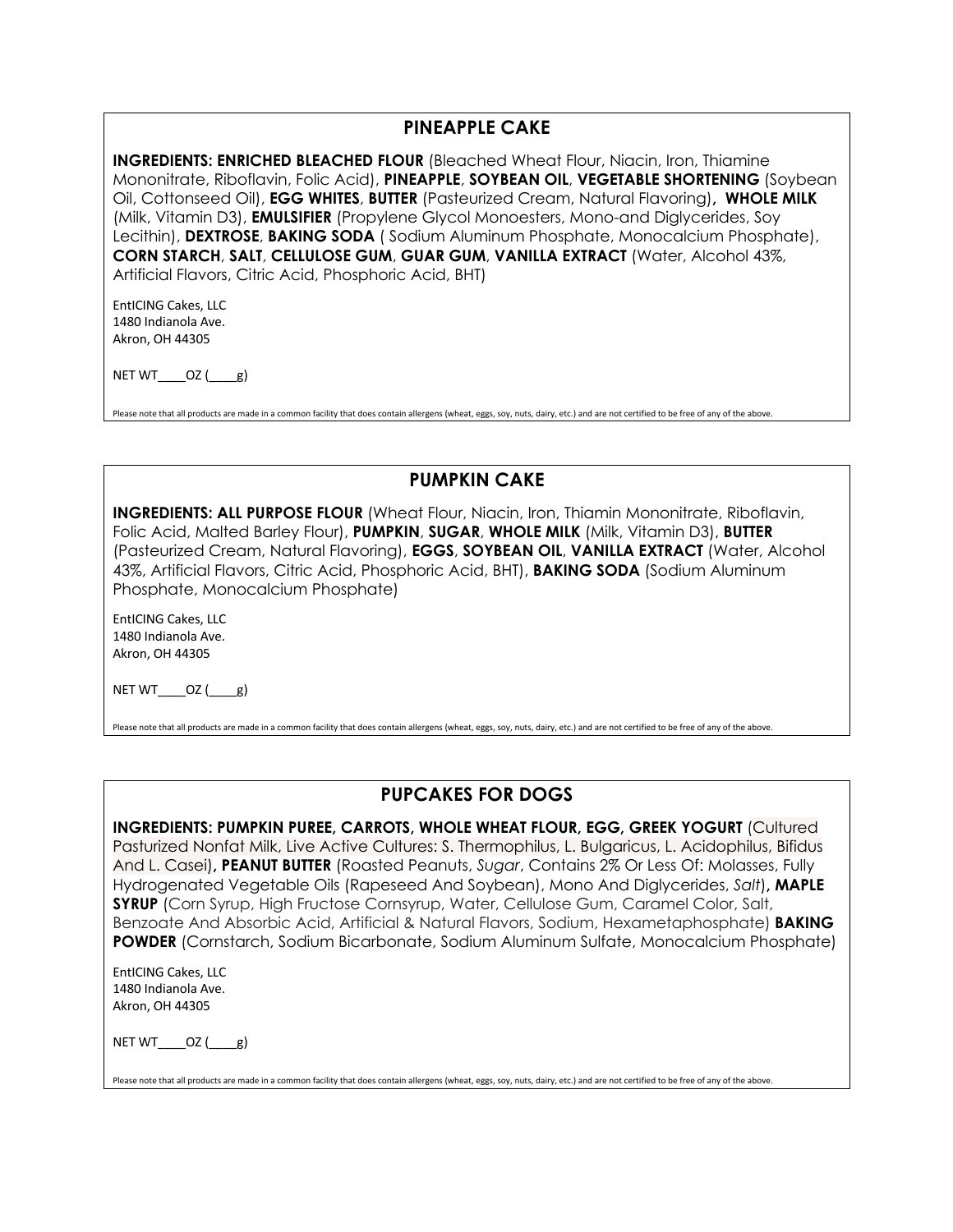#### **RASPBERRY CAKE**

**INGREDIENTS: ENRICHED BLEACHED FLOUR** (Bleached Wheat Flour, Niacin, Iron, Thiamine Mononitrate, Riboflavin, Folic Acid), **RASPBERRIES**, **SOYBEAN OIL**, **VEGETABLE SHORTENING** (Soybean Oil, Cottonseed Oil), **RASPBERRY GELATIN** (Sugar, Gelatin, Adipic Acid, Artificial Flavor, Disodium Phosphate, Sodium Citrate, Fumaric Acid, Red 40), **WHOLE MILK** (Milk, Vitamin D3), **BUTTER** (Pasteurized Cream, Natural Flavoring), **EGGS**, **EMULSIFIER** (Propylene Glycol Monoesters, Mono-and Diglycerides, Soy Lecithin), **DEXTROSE**, **BAKING SODA** ( Sodium Aluminum Phosphate, Monocalcium Phosphate), **CORN STARCH**, **SALT**, **CELLULOSE GUM**, **GUAR GUM**, **VANILLA EXTRACT** (Water, Alcohol 43%, Artificial Flavors, Citric Acid, Phosphoric Acid, BHT)

EntICING Cakes, LLC 1480 Indianola Ave. Akron, OH 44305

NET WT $OZ$  ( $g$ )

Please note that all products are made in a common facility that does contain allergens (wheat, eggs, soy, nuts, dairy, etc.) and are not certified to be free of any of the above.

### **RED VELVET CAKE**

**INGREDIENTS: GRANULATED SUGAR**, **ENRICHED BLEACHED FLOUR** (Bleached Wheat Flour, Niacin, Iron, Thiamine Mononitrate, Riboflavin, Folic Acid), **BUTTER** (Pasteurized Cream, Natural Flavoring), **PALM OIL SHORTENING**, **COCOA POWDER PROCESSED WITH ALKALI**, **WHOLE MILK** (Milk, Vitamin D3), **BUTTER** (Pasteurized Cream, Natural Flavoring), **EGGS**, **WHEAT STARCH**, **BAKING SODA** (Sodium Aluminum Phosphate, Monocalcium Phosphate), **EMULSIFIER** (Propylene Esters, Monoand Diglycerides, Sodium Stearoyl Lactylate), **DEXTROSE**, **XANTHAN GUM**, **CELLULOSE GUM**, **RED 40**, **SALT**

EntICING Cakes, LLC 1480 Indianola Ave. Akron, OH 44305

NET WT $OZ$  ( $g$ )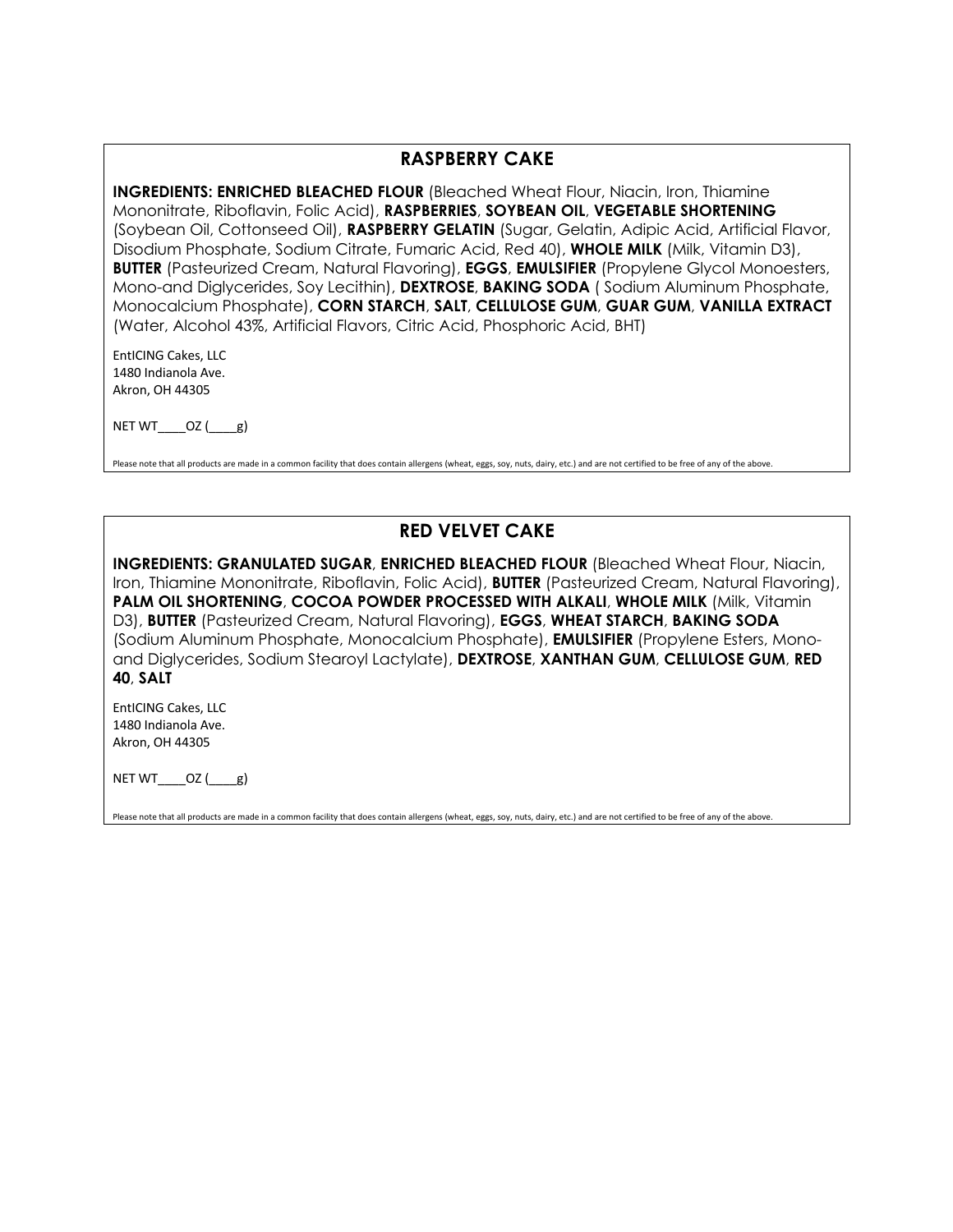### **STRAWBERRY CAKE**

**INGREDIENTS: GRANULATED SUGAR**, **ALL PURPOSE FLOUR** (Wheat Flour, Niacin, Iron, Thiamin Mononitrate, Riboflavin, Folic Acid, Malted Barley Flour), **WHOLE MILK** (Milk, Vitamin D3), **BUTTER** (Pasteurized Cream, Natural Flavoring), **STRAWBERRY PUREE**, **STRAWBERRY GELATIN** (Sugar, Gelatin, Adipic Acid, Artificial Flavor, Disodium Phosphate, Sodium Citrate, Fumaric Acid, Red 40), **EGGS**, **CORN STARCH**, **VANILLA EXTRACT** (Water, Alcohol 43%, Artificial Flavors, Citric Acid, Phosphoric Acid, BHT), **BAKING POWDER** (Corn Starch, Sodium Bicarbonate, Sodium Aluminum Sulfate, Monocalcium Phosphate)

EntICING Cakes, LLC 1480 Indianola Ave. Akron, OH 44305

 $NETWT$ \_\_\_\_OZ $(\underline{\qquad}g)$ 

Please note that all products are made in a common facility that does contain allergens (wheat, eggs, soy, nuts, dairy, etc.) and are not certified to be free of any of the above.

### **VANILLA CAKE**

**INGREDIENTS: ENRICHED BLEACHED FLOUR** (Bleached Wheat Flour, Niacin, Iron, Thiamine Mononitrate, Riboflavin, Folic Acid), **BUTTER** (Pasteurized Cream, Natural Flavoring), **VEGETABLE SHORTENING** (Soybean Oil, Cottonseed Oil), **WHOLE MILK** (Milk, Vitamin D3), **EGG WHITES**, **EMULSIFIER** (Propylene Glycol Monoesters, Mono-and Diglycerides, Soy Lecithin), **DEXTROSE**, **BAKING SODA** (Sodium Aluminum Phosphate, Monocalcium Phosphate), **CORN STARCH**, **SALT**, **CELLULOSE GUM**, **GUAR GUM**, **VANILLA EXTRACT** (Water, Alcohol 43%, Artificial Flavors, Citric Acid, Phosphoric Acid, BHT)

EntICING Cakes, LLC 1480 Indianola Ave. Akron, OH 44305

NET  $WT$   $OZ$  ( $g$ )